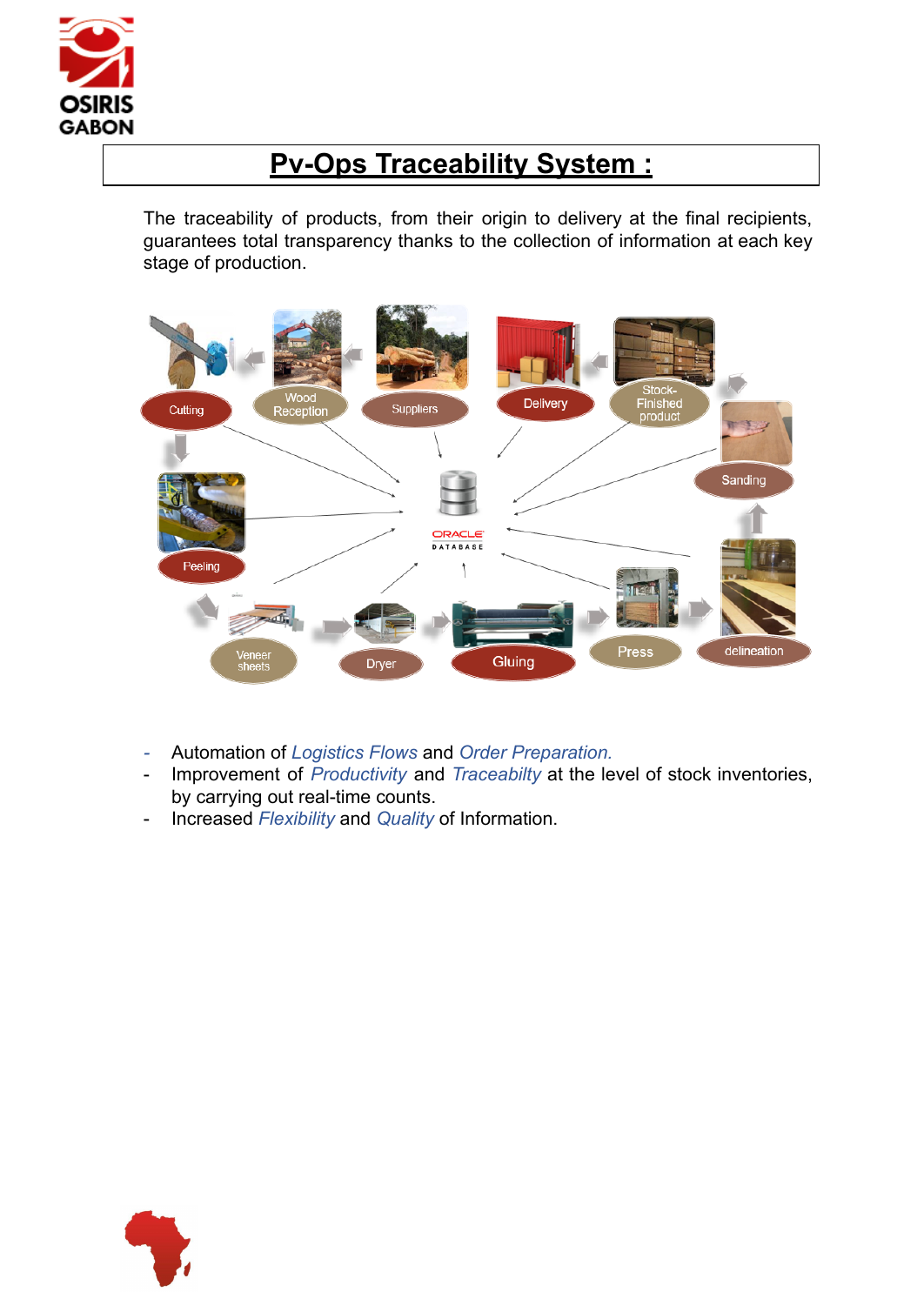

### **Pv-Ops Traceability System :**



- Improvement of all **Process** and **Services** offered to customers.
- R[eduction](https://blog.scallog.com/reduire-couts-logistiques-preparations-commandes) of Costs and Losses
- Limitation of Errors to help increase turnover.



|                           |                          |                          | Quantité produite Quantité importé Consommation domestique Quantité exporté |            |  |
|---------------------------|--------------------------|--------------------------|-----------------------------------------------------------------------------|------------|--|
|                           | (x 1000 m <sup>3</sup> ) | (x 1000 m <sup>3</sup> ) | (x 1000 m <sup>3</sup> )                                                    | (n 1000 n) |  |
| Grumes (bois rond ind.)   | 163176                   | 55670                    | 218720                                                                      | 126        |  |
| Bois de sciage            | 86,077                   | 38 760                   | 124557                                                                      | 279        |  |
| Placage                   | 30%                      | 965                      | 3613                                                                        | 遜          |  |
| Contreplacué              | 113 275                  | 1025                     | 102 928                                                                     | 11372      |  |
| IFTD (2019), données 2017 |                          |                          |                                                                             |            |  |

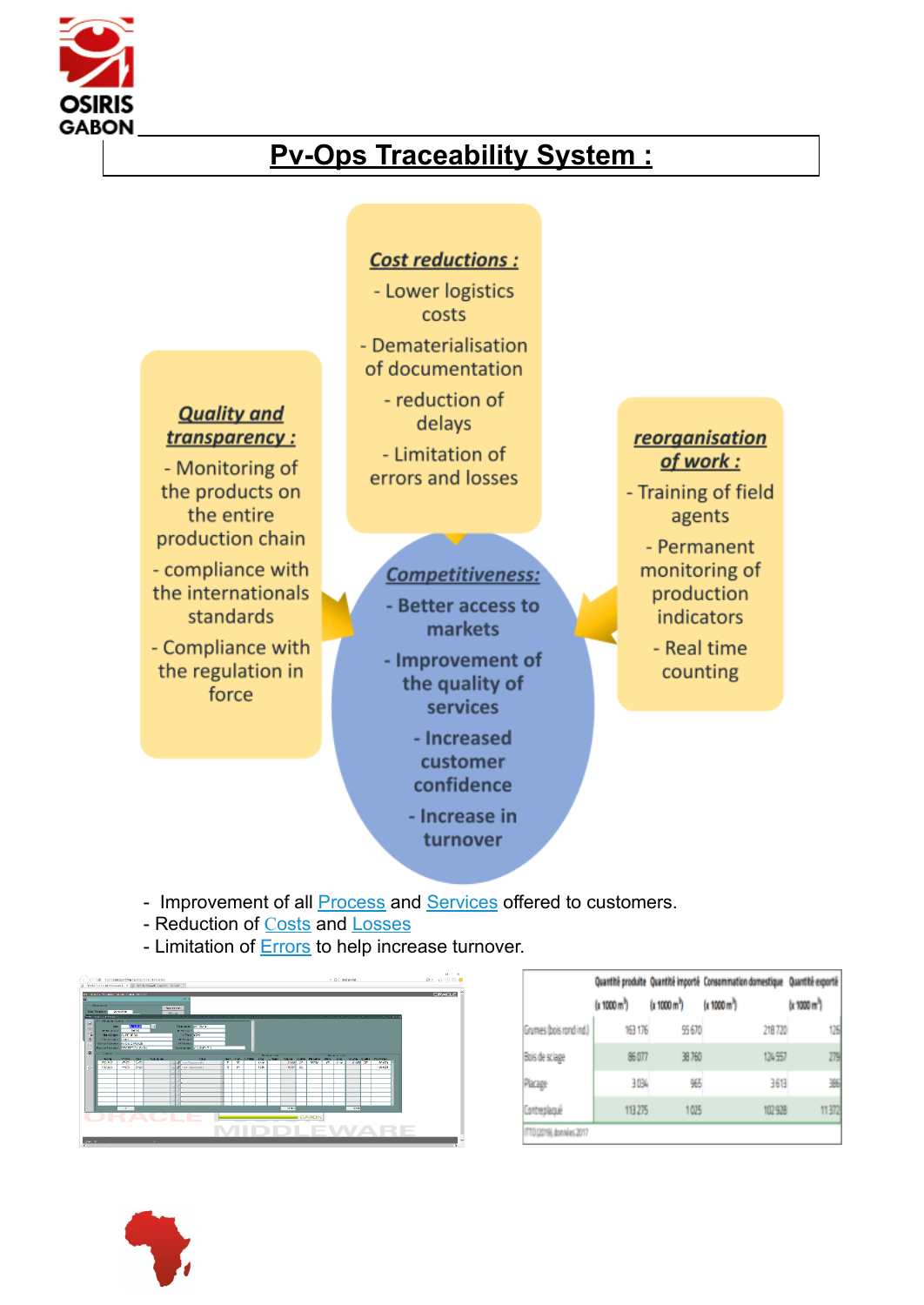

## **Pv-Ops Traceability System :**

## **Strengths :**

- Investment reduced by a monthly subscription
- Improved production management and logistics
- Better access to markets
- Increased consumer confidence
- Quick identification of products defects
- Dematerialization of documents
- High adaptability of the products to specific needs
- Compliance with the regulations in force

### **Constraints :**

- Reorganization of work
- Training of field agents
- Permanent monitoring of production indicators

# **Technical Architecture :**

- 3 Third parties ; WEB Mode
- Application Server
- Thin clients, multilingual

**Traceability is therefore essential to develop the business and reasure customers**, but it is also a logical response to current concerns regarding environmental and societal issues.